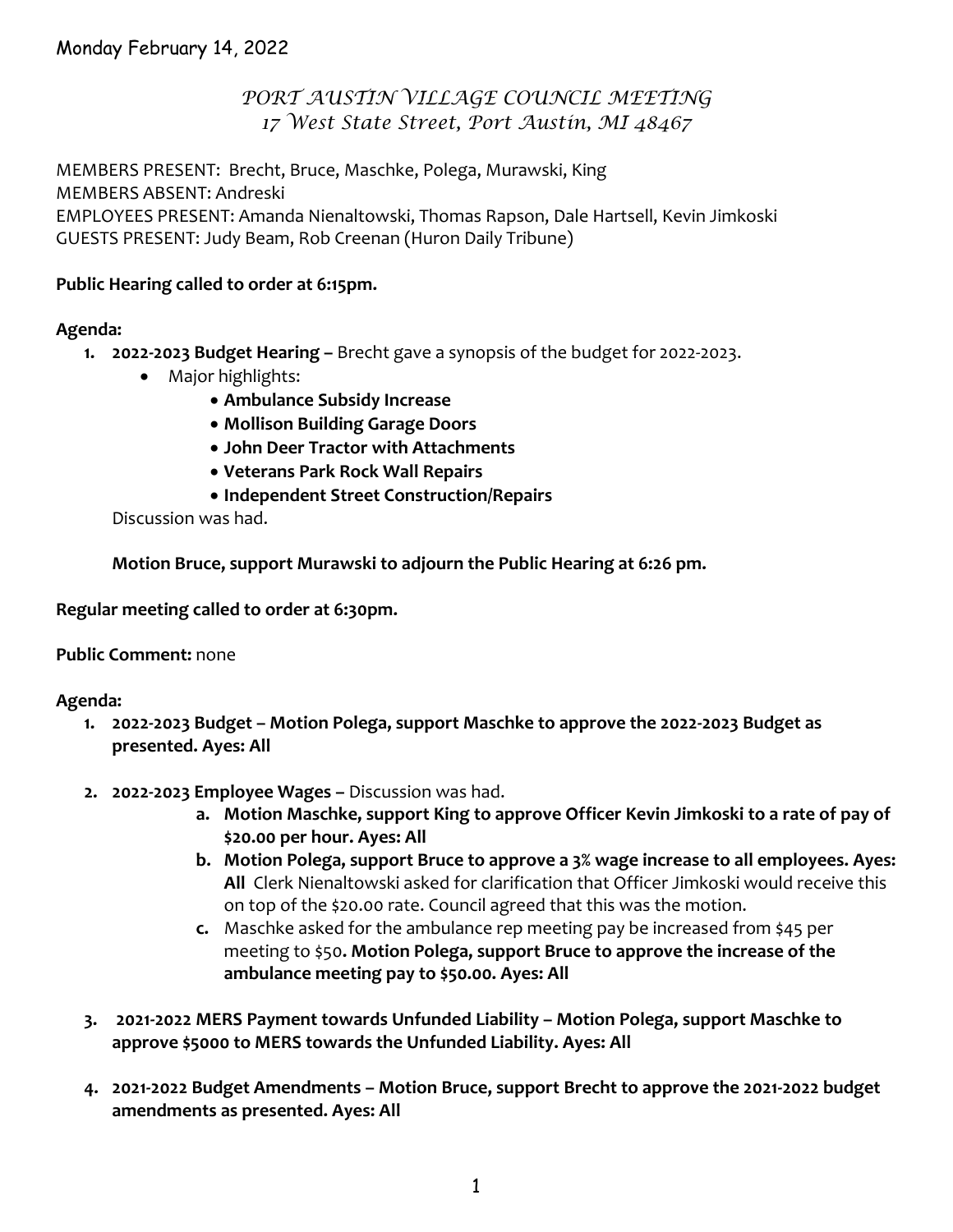## Monday February 14, 2022

- **5. Judy Beam – Dog Park Progress Report –** Judy Beam gave an update on the information she found on Dog Parks in Michigan. She has started a Facebook page. Major components are funding and location. She will be connecting with Carl Osentoski at the EDC office in Bad Axe, and Brand Rousseaux, who has knowledge of grant opportunities.
- **6. Central Huron Ambulance Resolution – Motion Bruce, support King to approve the 2022 Central Huron Ambulance Resolution, includes the subsidy increase from \$5 per person to \$10 per person. Ayes: All**

#### *Correspondence:*

**1. None**

### **Consent Agenda:**

**Motion Bruce, support King to accept the consent agenda as presented. Ayes: All**

### **Bills:**

**Motion Bruce, support Brecht approve the bills in the amount of \$18667.15. Ayes: All** 

### **Attorney:**

**none**

## *Department head report/requests:*

# **DPW:**

- Snow Truck update It's here!
- King asked about the curb in front of the Port Austin Township Library and cleaning that up of snow/ice. The Library does have a person that is supposed to be maintaining grounds for winter.
- Old Truck to be put on auction for minimum bid o f\$30,000.
- Nienaltowski to put ad on Facebook for part‐time/seasonal DPW help.
- Compost Site Rapson looked into moving the compost site to Hellems Road where the dredgings were disposed of on PAASWA property. Compost site would still be for Village residents only. Rapson approached PAASWA, and the PAASWA board is researching legality & liability.

# **Police:**

- **Motion Maschke, support Bruce to approve the purchase of the 2022 Ford Interceptor to replace the totaled 2013 Ford Interceptor in the amount of \$38625.98, including accessories. Ayes: All**
- Chief Hartsell would like permission to attend North Huron Schools periodically at the superintendent's request to mingle with students/staff.

# **Clerk/Treasurer:**

- Insurance claims update: police car and Gallop Park are completed.
- Finalizing the amount due from the Splash Pad Committee. The DNR has issued final payment of the grant.
- **Motion Bruce, support King to approve the 2022 Parks & Recreation Program. Ayes: All**

# *Board Reports:*

**PAASWA** – Maschke volunteered to be appointed to the Port Austin Area Sewer & Water Authority as a Village *representative. Motion Bruce, support Polega to appoint Dianne Maschke to fulfill the rest of Bob Golochowicz's term on the PAASWA board. Ayes: All*